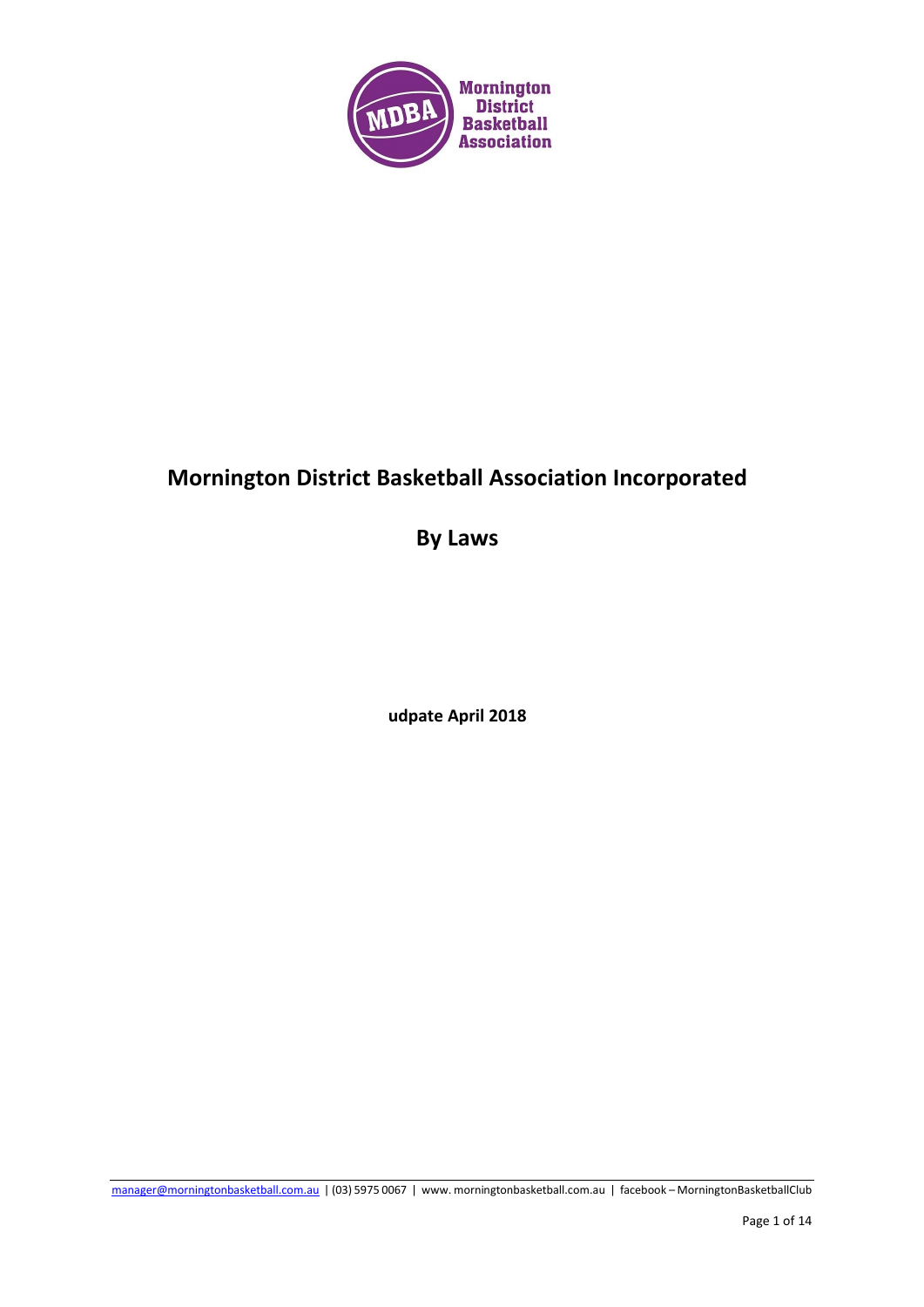

Mornington District Basketball Association is a member organisation of Basketball Victoria and Basketball Australia any or all of their policies or rules or FIBA rules apply unless specifically stated in these By Laws.

#### **1. Powers of the Committee**

- 1.1 The Committee of Management (COM) shall have the power to suspend, disqualify, fine or otherwise deal with any teams or member thereof, any score-bench official, referee or spectator which or who has committed any breach of the constitution laws, or By-Laws, or rules made hereunder or practised, counselled or sanctioned any conduct is in the opinion of the Committee of Management, unbecoming, unfair, or contrary to the interests of basketball, after hearing relevant evidence from any teams, players or person connected with the incidents.
- 1.2 The COM shall have the power to make By-Laws and to alter, amend, add to or rescind same as the occasion may require. The By-Laws may be altered by resolution passed at a meeting of the Committee of Management, of which notice setting out the proposed amendment has been given to the Committee of Management members not less than twenty-eight days (28) prior to the meeting.
- 1.3 Any COM member whom are connected in any way with a matter, complaint or concern shall not take part in any proceedings in relation to that matter.

#### **2. Team Registration**

- 2.1 Team registration forms must be completed on-line, with all the requested information filled in and payment, as detailed. This must be completed prior to the closing date for the next season.
- 2.2 Any team withdrawing after the fixture has been completed will lose all monies paid and will be required to pay a \$200.00 administration fee. The administration fee is not applicable if it is a result of game rescheduling, in which case the decision will be made by MDBA Management.
- 2.3 The registration of any team with outstanding fines from a previous season will not be accepted.
- 2.4 The COM reserves the right to refuse any team entry to the competitions.

#### **3. Late team and refunds**

- 3.1 Teams may enter after the website "Online Registration portal" has closed at the discretion of the MDBA Management. Subject to the following:-
- 3.2 Entries received after the close date and before fixturing will be included in the initial grading fixture with a fee of \$50.00 plus any applicable team entry fees.
- 3.3 Late team entries received after the initial fixture is published are guaranteed to be included only at the discretion of MDBA management with penalty as per item above.
- 3.4 Players that register late will impose late fees.
- 3.5 Refer to MDBA Refund Policy.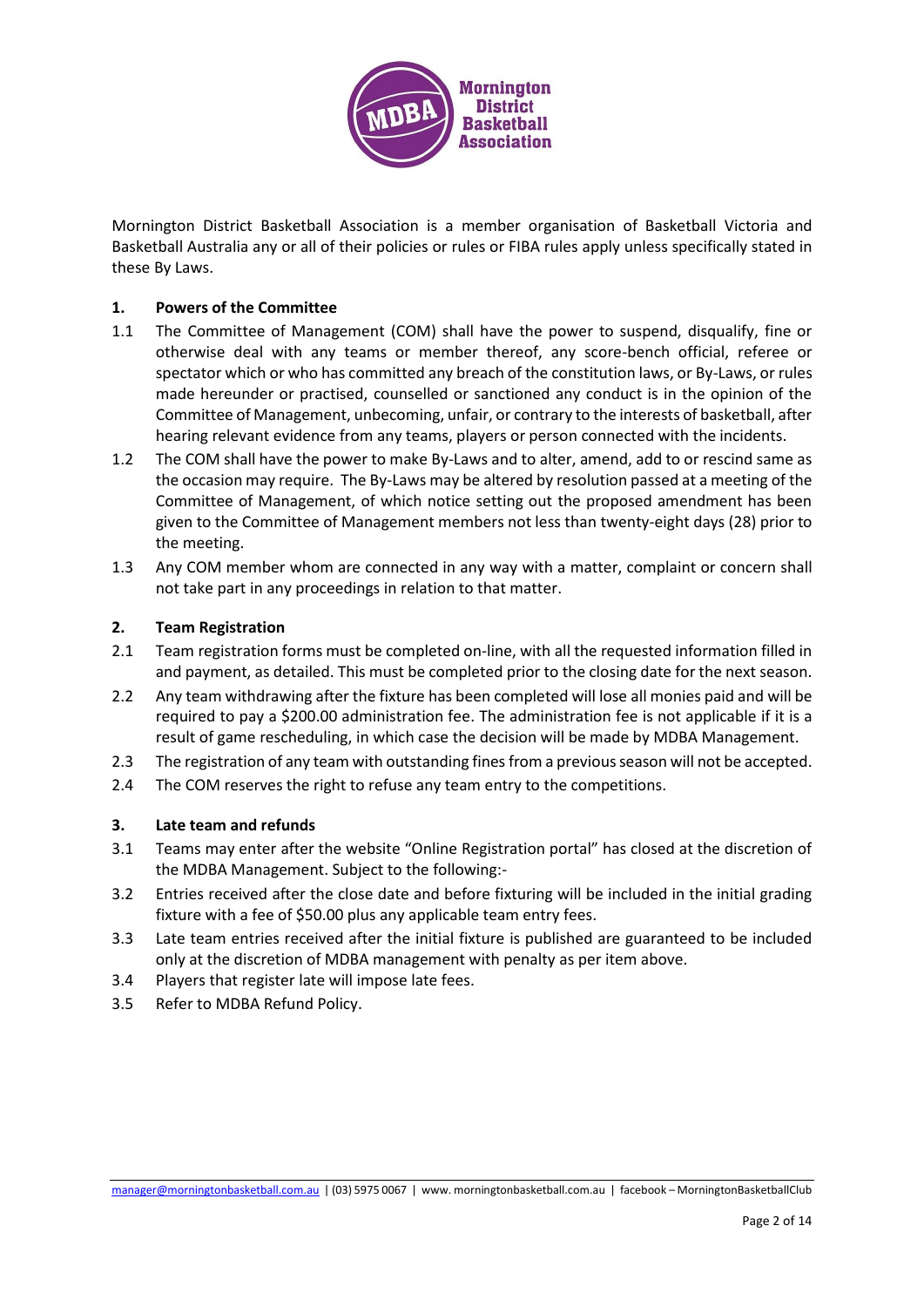

# **4. Eligibility and registration of Players**

All registered players shall be eligible to play in association matches subject to the following conditions.

- 4.1 The COM reserves the right to refuse any player entry to the competitions.
- 4.2 Proof of age will be required at the time of first registration of players.
- 4.3 All players must be financial members of the association and registered with the teams in which they play.
- 4.4 Players that participate in more than one team will be required to register online and pay the player registration fee for both teams.
- 4.5 Once a player is registered with a team, on the 3rd game with a team, that player cannot play with another team in that age group or division during that season, without a clearance, except as under paragraph 2.2.
- 4.6 Unregistered fill in players are permitted to play 2 games with any one team. The player must register on the 3rd game.
- 4.7 Fill in players must pay any applicable fees 10 minutes prior to the commencement of the game and must have their name listed on the paper scoresheet and electronic scoring.
- 4.8 Players are NOT permitted to play under any other player's registration or name. All players must be listed on the paper scoresheet and electronic scoring. Penalties for this breach of the rules will be recorded as a forfeit for the offending team and the team will be awarded a loss of twelve (12) premiership point.
- 4.9 To qualify to play in the finals series, a player must play 7 games fixtured. A bye is NOT counted as a qualifying game, a receiving forfeit is counted towards eligibility and a forfeit given is NOT counted as eligibility.
- 4.10 In the event of a player being ineligible to play in finals matches, the player may through the team apply to the association in writing no later than 14 days before the end of fixtured games for permission to play finals matches. The application must clearly outline valid and genuine reasons for the application and be supported by a medical certificate from an approved medical practitioner. The decision by the COM shall be deemed final. Teams who play ineligible players in a final will forfeit that game and not be able to play any further finals matches.
- 4.11 The onus is on the team to follow the correct rules. Teams who play ineligible players in any game will forfeit that game and be awarded a loss of twelve (12) premiership points.
- 4.12 A player must be under the age stated in the relative age group by the 31st December in the year of the COMPLETION of that Season.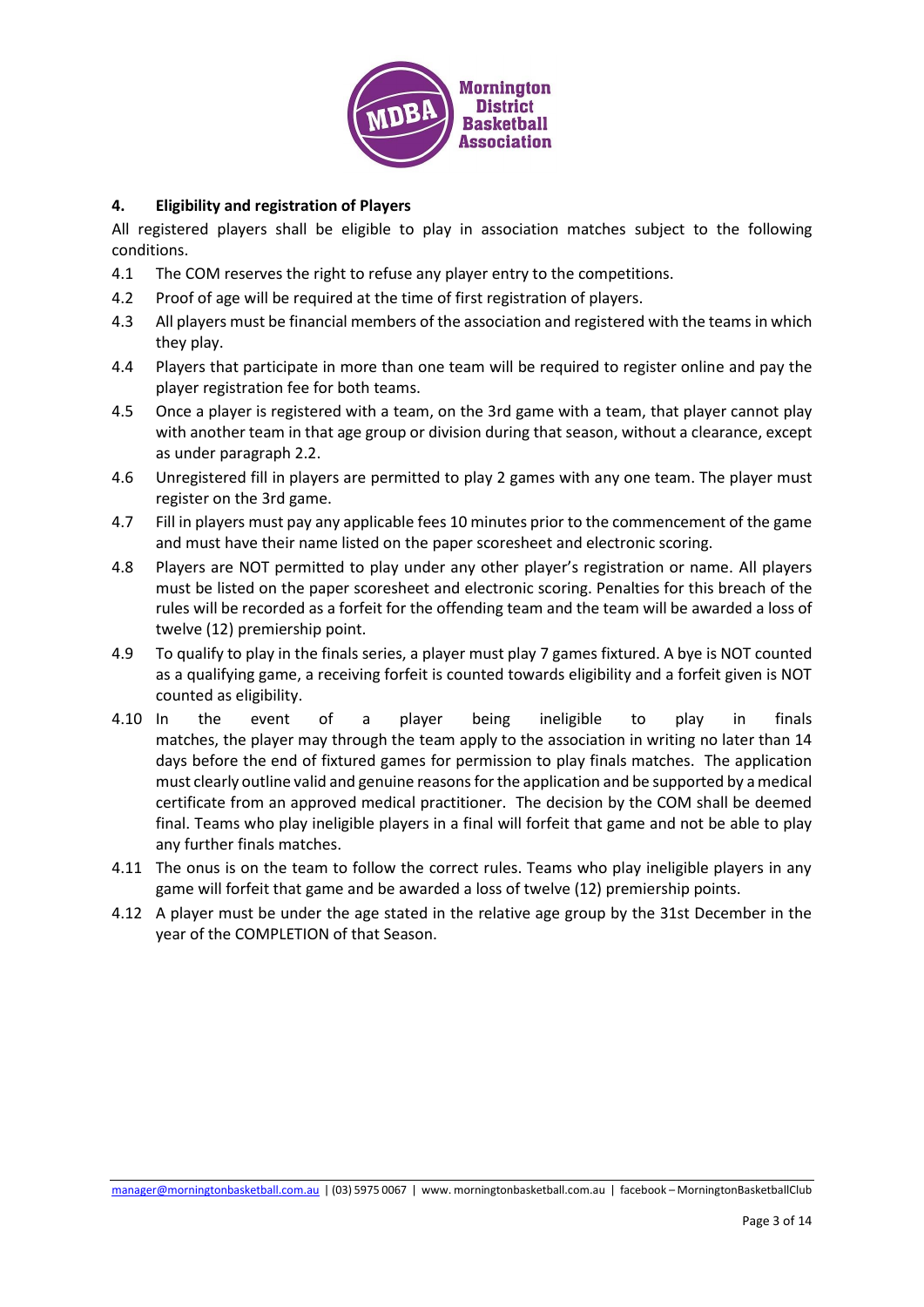

# **5 Ineligible Player**

- 5.1 An Ineligible player is one that:
	- Has not been cleared from one team to another during the season in the same competition.
	- Is suspended.
	- Is over age for the competition.
	- Is not a registered player.
- 5.2 Referees do not have jurisdiction to determine the eligibility of players for a game. Ineligible players will be determined subsequently.
- 5.3 It is an offence to play under an assumed name, or to arrange for someone to do so.
- 5.4 Penalty for playing an ineligible player
	- (i) 1st Offence As per By-law 4.8 and \$50.00 fine
	- (ii) 2nd Offence Disqualification

# **6 Senior players**

- 6.1 Players may play more than one division provided they seek written permission from MDBA Management and register and pay applicable registration fees.
- 6.2 The policy for senior representative players (Big V) is that they cannot play lower than division 1. This will apply to current or players who have played Big V in the past 12 months.
- 6.3 Big V players that are still eligible for Junior competitions will still be eligible to play in their age group competitions but will be monitored to ensure fair and competitive competition.
- 6.4 The COM has the power to accept or reject any senior player application in the domestic competition. Acceptance or rejection will be decided using the following criteria:-
	- (i) Appropriate (age, division, etc.) placement.
	- (ii) Fair competition.

# **7 Junior players**

- 7.1 Players cannot play in more than 1 team in any one age group.
- 7.2 Players cannot fill in for a team if they are already registered in another team in that age group.
- 7.3 Players are permitted to play up in an older age group if they have registered and paid the applicable fees online.
- 7.4 Players in the junior competition may play additional weekly games in the older age grades and in senior competition if they register and pay online. Any junior player must complete an age indemnity form prior to taking the court if playing two age groups above or any senior competition.
- 7.5 Female players may play in male competition up to and including U14's.
- 7.6 The COM has the power to accept or reject any junior player application to play in the domestic competition. Acceptance or rejection will be decided using the following criteria:-
	- (i) Appropriate (age, division, etc.) placement.
	- (ii) Fair competition.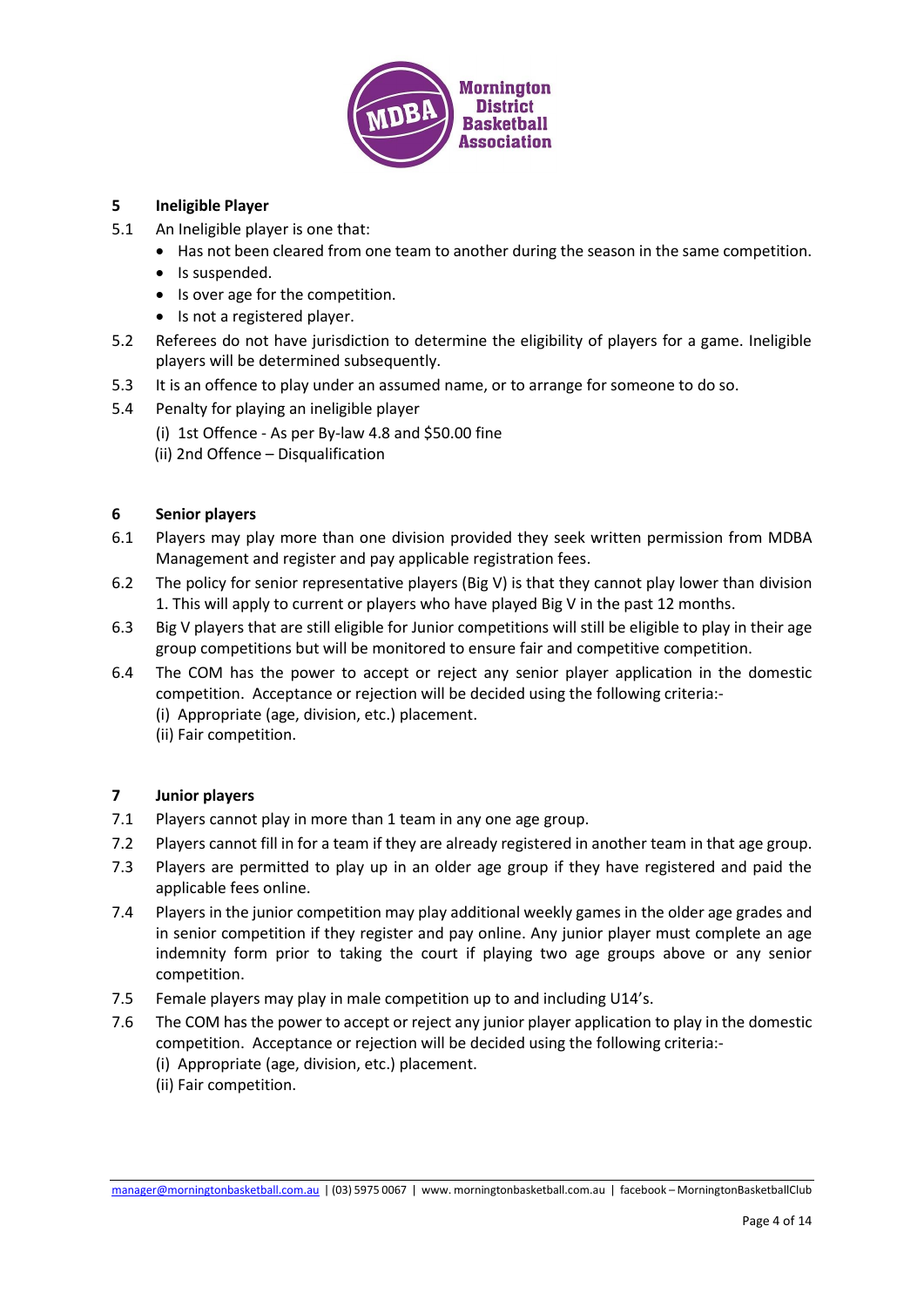

#### **8 Representative players**

- 8.1 Representative players will be those players who are currently playing or played in the previous VJBL season regardless of the Association they represent.
- 8.2 There is no limit on the number of representative players in a team or in a division.
- 8.3 Teams with 3 or more representative top age players are encouraged to enter the highest division possible in that age group or play up one age group.
- 8.4 To be eligible to represent the Mornington District Basketball Association (MDBA) as a Mornington Breaker it is compulsory for a player to participate in our MDBA domestic competition.
	- All junior Breakers players must make a regular commitment to participate in the domestic competition. A regular player is someone who plays in both the Summer and Winter competitions and plays enough games to be eligible for domestic finals in accordance with MDBA By Laws.

# **Existing Breakers player (a player who played in the previous VJBL season as a Mornington Breaker)**

An existing junior Breakers player that is not registered in our Summer and Winter domestic season or is registered but does not play regularly will be fined \$500.00 which is due by the 15<sup>th</sup> April in the VJBL Championship Year.

# **New Player (a player who did not play in the previous VJBL season or played VJBL for another Association)**

A new player to MDBA that Try's Out and is selected in a Breakers team but is not registered in our MDBA domestic competition, must make every effort to find a suitable domestic team in both their natural age group and/or the age group above for the Summer season in the year the player is selected to a Breakers team. A new player that is not registered as a player by Round 1 of the MDBA Winter domestic season or is registered but is not a regular player in the Summer and/or Winter competitions will be fined \$500.00, which is due by the 15th April in the year of the VJBL Championship Season.

- If a player does not comply with the above the Committee of Management reserve the right to remove the player from the VJBL competition.
- Players selected for VJBL teams higher than Under 18 i.e U20 or U21 and those players studying VCE Year 12 (only) during the Championship Season of VJBL are exempt from playing in our domestic competition.
- A player may apply to the General Manager for an exemption from playing domestic basketball if they have been selected for a State or National basketball squad, team or program. An injured player may apply to the General Manager for an exemption from participating in or for not meeting the required number of games by submitting a doctor's certificate from a recognised and certified medical practitioner.
- Skills programs conducted at or by MDBA **do not** give a player eligibility for a junior Breakers team.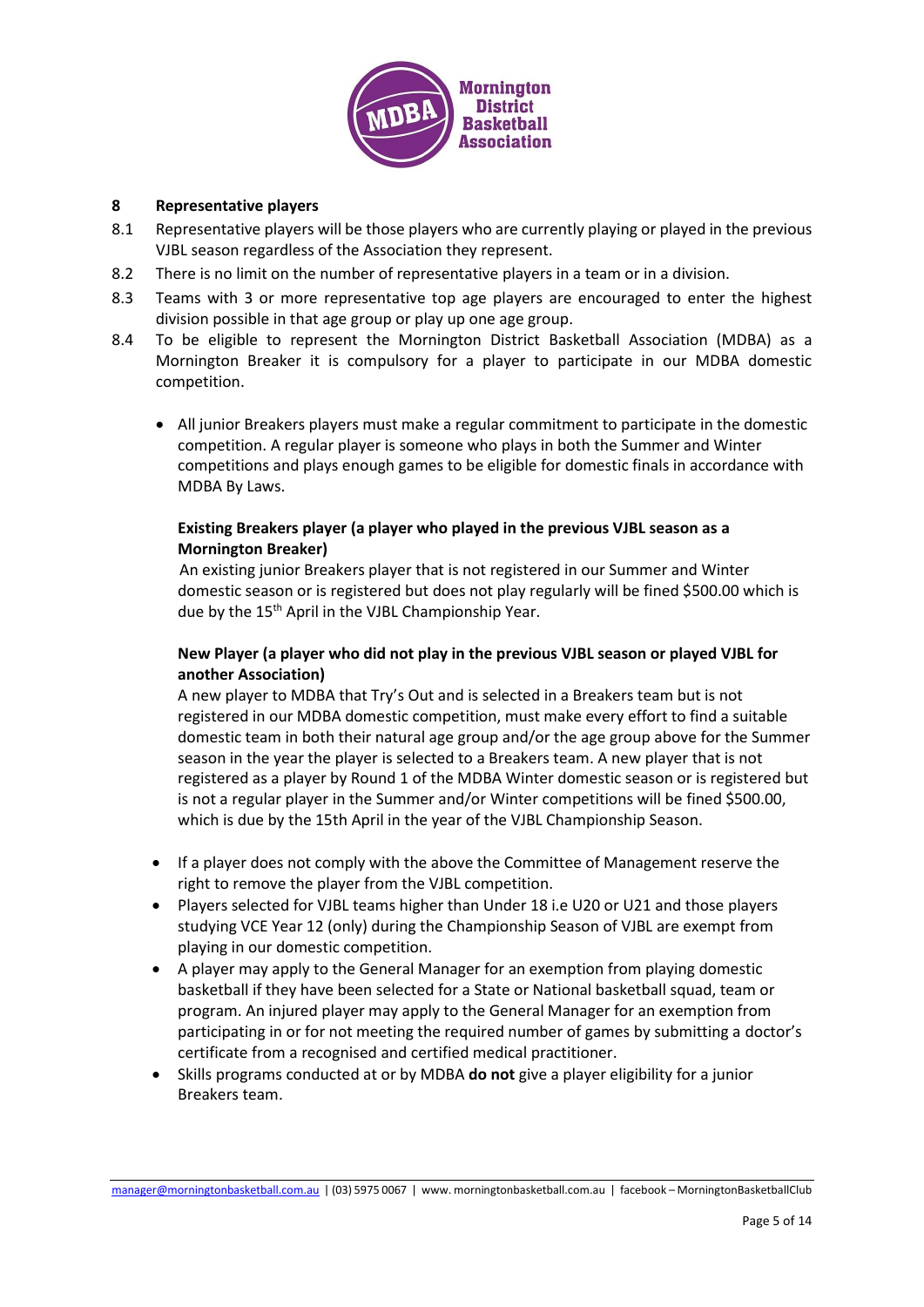

# **9 Interchange of players within clubs**

- Clubs with two (2) or more teams in the same age group shall have the first (3) weeks of a season to stabilise their teams by interchanging their players between rounds. After the third round no interchange or players between such club teams may occur.
- Club players are not permitted to play in two (2) teams within the same age group.

# **10 Clearances**

- Application for clearances must be forwarded in writing to MDBA Management. No clearance will be required between seasons.
- A player who is refused a clearance may appeal to the COM in writing.

# **11 Match officials and scoring**

- Each team is to provide a reliable official for the scoretable. The official needs to be a competent user of electronic scoring and/or be supervised by a team official who is a competent scorer.
- Each team must supply a competent score table official over the age of 14 years. If both score bench officials are supplied by only 1 team, a 20 point penalty can apply. This penalty may be given at the discretion of the opposing team and is only applied if the opposing team request to do so. Any discussion regarding this must take place with the official prior to the commencement of the game. Points must be allocated at the commencement of the game.

#### **12 Grading**

- Grading of all competitions from Under 10's upwards will be as follows:-
- Divisions are defined as ability levels within an age group i.e Division 1, 2, 3 4, 5.
- A four-week grading phase fixture will be in place for boys and men's competitions.
- A three-week grading phase will be in place for girls and women's competitions.
- If a team has qualified for finals in the previous season they must be registered in a higher grade. This does not apply to teams that were already in Division 1 or teams moving to a different age group. Teams that do not register in the higher grade will automatically be placed in the higher grade.
- Teams will be graded based on their performance in the preceding season and their preference as stated in the online registration will be used as a guide only.
- Teams are not guaranteed to receive their preferred division for grading.
- Teams with 3 or more representative top age players are encouraged to enter the highest division possible in that age group.
- Wherever possible, grades during the grading phase will consist of 8 teams and in division 1 up to 12 teams.
- Ladder points and percentage will be reset to zero after the grading games.
- Grading games do not count towards finals eligibility.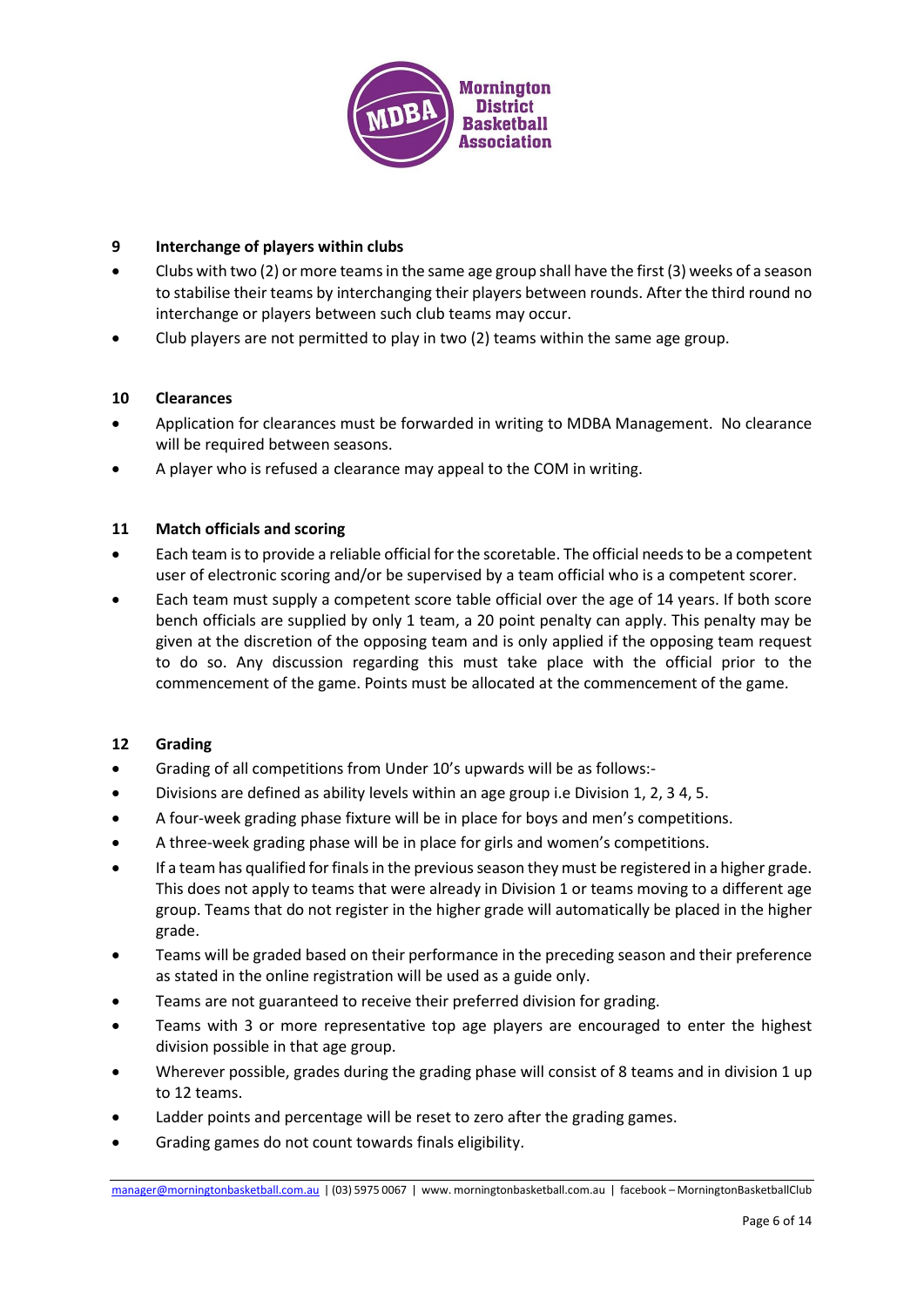

- Teams registering after grading phase will be required to pay a penalty to be included in the competitions from Round 5.
- MDBA Management reserve the right to grade/regrade teams at any time during the Season to ensure fair competition. If this results in a schedule change consultation will take place with the affected teams prior to the final decision being made.

# **13 Game and forfeit fees**

- 13.1 Game fees to be paid direct to the Customer Service Assistant a minimum 10 minutes prior to the scheduled start of the game. Score sheets will not be released until all game fees have been paid. Team paying 2<sup>nd</sup> is required to take the score sheet to the court score bench.
- 13.2 All outstanding fees recorded by a team during a season must be paid before the team can play the following match.
- 13.3 Game fees for forfeited games will be refunded unless the team(s) uses the referees and/or court during the game time.
- 13.4 Forfeit fines will be determined from time to time by MDBA Management, details can be found on the current registration information. Teams who notify the office of a forfeit at least 2 Working Days (a working day being defined as Monday to Friday, not including Public Holidays) prior to the fixture game time will be fined a reduced amount to be determined by the General Manager.

#### **14 Competition Rules**

- 14.1 All domestic matches will be conducted under the official basketball rules of F.I.B.A with the following modifications which apply to all matches except final series. Final series variations are listed in By-Law 15.
- 14.2 A team may commence the match with four (4) eligible players.
- 14.3 For all grades the clock is started at the scheduled time for commencement of the match, provided a referee is ready at the centre.
- 14.4 For each full minute a team delays the start of a game, the opponents are awarded 2 points. If after 10 minutes a team is still unable to commence the match, they shall forfeit the game
- 14.5 A Sin Bin is implemented in the domestic competition at MDBA for all competitions from Under 18's boys and girls up. Refer to Appendix A.
- 14.6 No time outs can be called in the last 1 minute of the 1st half and the last 3 minutes of the 2nd half of game. Referee's time outs can be called at any time during the game and the clock will be stopped at the referee's discretion.
- 14.7 No subs in the last minute of any half as the clock does not stop.
- 14.8 No zone defence All junior teams under 14 and down are expected to play one to one defence for the entire game. Refer Appendix B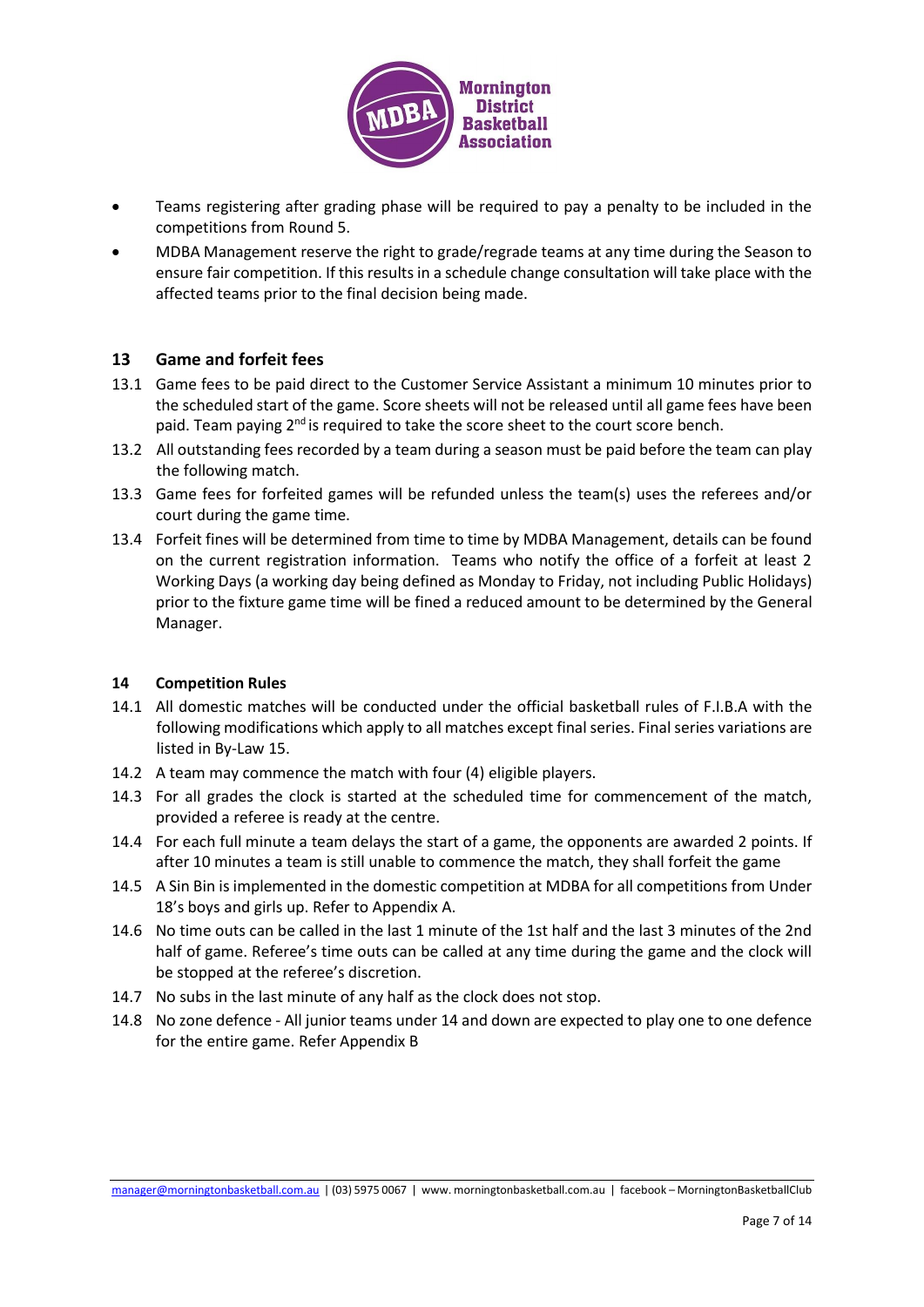

# **15 Rules for Junior Domestic Competition**

- 15.1 Grade 1 and 2 School Comp
	- Size 5 Basketball.
	- Lowered basketball backboards.
	- 2 x 20 minute halves.
	- Do not have: time limits in the key.
	- No 8 second rule.
	- No cross court rule.
	- No Zone Defence Rule applies.
	- Free throws from one metre forward of the normal free throw line Shooting goals in the wrong basket will not count.
	- Once a team is leading by twenty points, the leading team be instructed to move to the back court and a violation will be called if the leading team double team the ball.
	- Travel rules are not fully applied at the start of the Season. Interpretation of travel and double dribble violations are modified by officials to suit the development of the players. It is at the Referees discretion to apply the rule more stringently as the year progresses.
	- Bonus Foul shots are taken on the ninth team foul.
	- A player with 5 fouls is required to substitute out of the game
- 15.2 Under 10 and Under 12 Boys/Girls
	- Size 6 Basketball.
	- 2 x 20 minute halves.
	- Free throws from one metre forward of the normal free throw line.
	- Five (5) second rule in restricted area (key).
	- Each team has one time out only per half, per team.
	- No Zone Rule applies.
- 15.3 Under 14 Boys/Girls
	- Size 6 Basketball
	- 2x 20 halves.
	- One time out only per half, per team.
	- No Zone Rule applies.
	- Inner 3 point line used for Under 14 and age levels below.
- 15.4 Under 16/18 Girls and Women
	- Size 6 Basketball.
	- 2x 20 halves.
	- Sin Bin Rule applies from Under 18 and up.
	- Each team has 2 timeouts per half.
	- •
- 15.5 Under16/18/20/23 Boys and Men
	- Size 7 Basketball.
	- 2x 20 halves.
	- Sin Bin Rule applies from Under 18 and up.
	- Each team has 2 timeouts per half.

[manager@morningtonbasketball.com.au](mailto:manager@morningtonbasketball.com.au) | (03) 5975 0067 | www. morningtonbasketball.com.au | facebook – MorningtonBasketballClub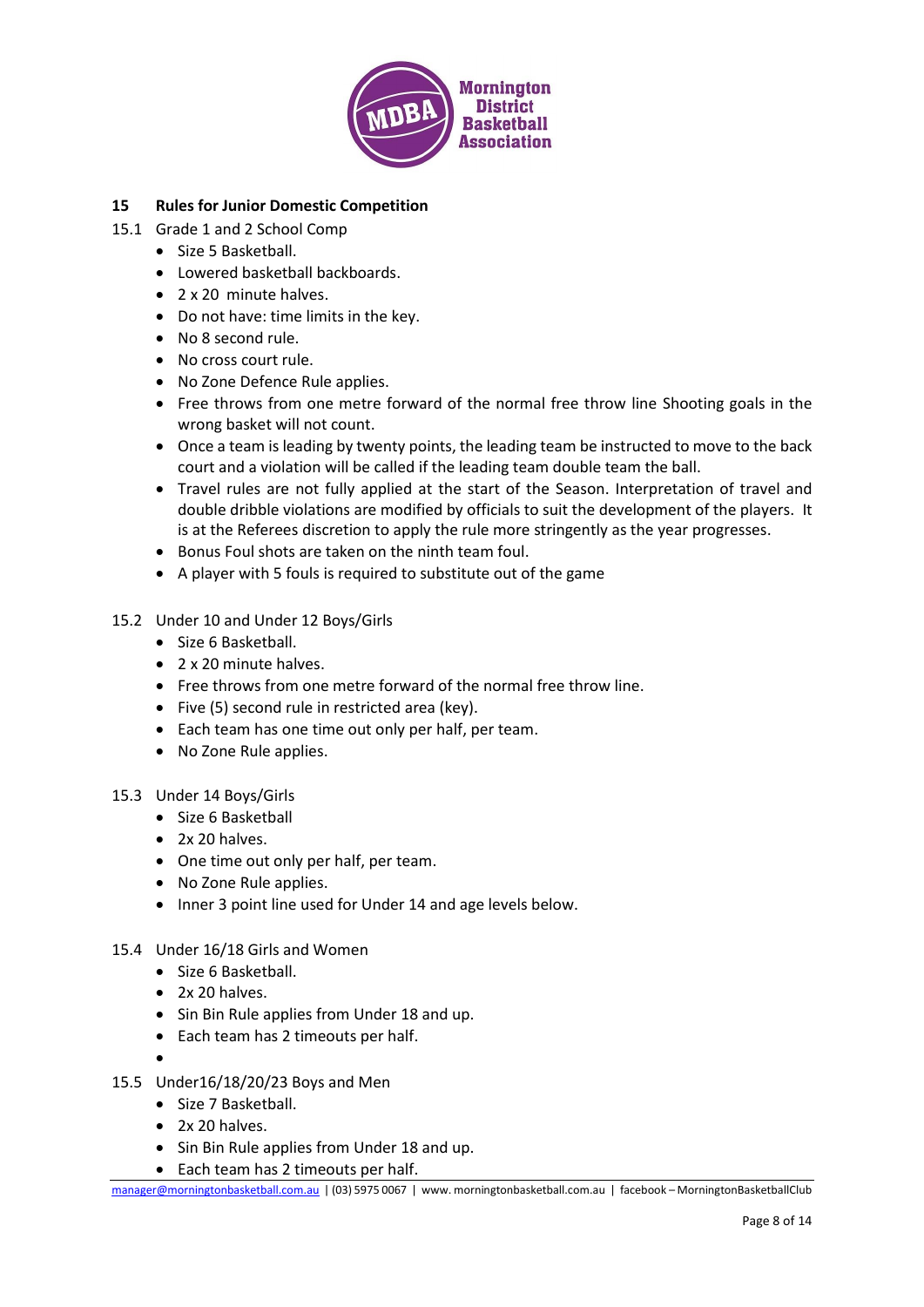

# **16 Finals series timing**

- 16.1 Time outs during finals there will be 2 timeouts per half for each team for all age group competitions.
- 16.2 Game timing during finals the following game timings shall apply. The clock will stop for the following:
	- (i) All time outs.
	- (ii) All whistles in the last 1 minute of the  $1<sup>st</sup>$  half
	- (iii) All whistles in the last 3 minutes of the  $2<sup>nd</sup>$  half and overtime

# **17 Players Uniforms**

FIBA uniform rules apply with the following exceptions:

- 17.1 A Player wearing incorrect uniform will be penalised by **two (2)** points being awarded to the opposition team for each item.
- 17.2 Singlets must be correctly numbered back and front as per FIBA guidelines. Numbers 1 to 99 are permitted.
- 17.3 In the event of a clash of colours, the first named team on the score sheet will change to alternate singlets which can be hired for a cost of \$5.00 from the MDBA Customer Service Desk.
- 17.4 The team shorts must be identical in colour and markings, which is seam strips, brand symbols and insignias. Pockets on shorts are not permitted for safety reasons. Shorts must be basketball shorts. Small (approx. 5cm) brand names and strips worn by individuals are acceptable. Individual players cannot have large brand symbols across their shorts, or insignias such as Chicago Bulls unless all team members have identical markings.
- 17.5 T-shirts may be worn but they must be the same dominant colour as the singlet.
- 17.6 Players in women's competitions (from U14 girls onward) are not required to tuck playing singlets into shorts.

#### **18 Fingernails, Rings and Jewellery**

- 18.1 Fingernails should **not** protrude past end of fingertips; if they do they must be cut prior to taking the court or on instruction from officials.
- 18.2 Taping of nails are **not** permitted.
- 18.3 Players **cannot** wear any jewellery or equipment that might cause injury to others.
- 18.4 All wrist bands must be removed with the exception of material sweat bands.
- 18.5 All jewellery, including ear, lip and nose ring or any other body piercing items are **not** permitted.
- 18.6 Hair combs and clips, plastic semi-circular hair restraints and beads are not permitted.
- 18.7 Plaits not permitted. Ponytail tied with ribbon or elastic band is accepted.
- 18.8 Braided hair with beads is **not** permitted.
- 18.9 Bobby pins and flat hair clips permitted.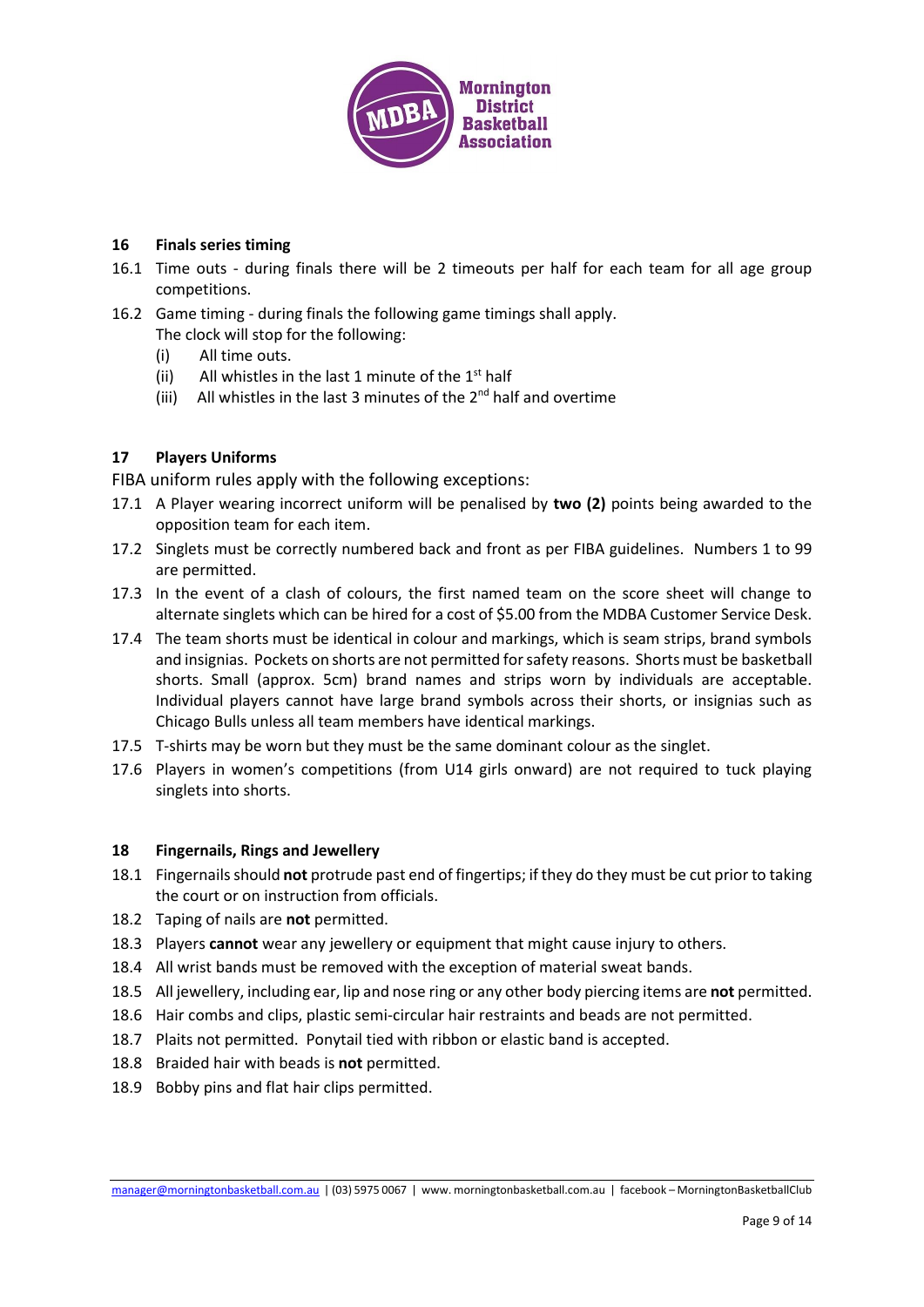

#### **19 Protests and complaints**

- 19.1 Any team desiring to lodge a protest in respect of any game must endorse the back of the score sheet in the presence of the Referees or Stadium Official signifying its intention to protest.
- 19.2 The official protest must be lodged in writing at the stadium office within 48 hours of the completion of the match.
- 19.3 Any team desiring to lodge a complaint in respect to any concern of the Association must do so in writing via the registered Team Manager only.
- 19.4 All correspondence regarding protests or complaints must be forwarded and signed by the registered Team Manager or an alternate contact person as per the team registration for the current season.
- 19.5 Any member of the COM or employee who is connected in any way with either team shall not take part in the proceedings.

#### **20 Admission and registration fees**

20.1 Admission and registration fees and penalty for non-payment for the competition matches will be determined from time to time by the COM.

#### **21 Player Health**

- 21.1 Players participate in any match at their own risk.
- 21.2 Basketball Victoria and its affiliated associations must not prevent a woman known to be pregnant from participating in basketball only because of the pregnancy unless it is clear that the woman or her unborn child is at risk to their health.
- 21.3 The MDBA have adopted Basketball Victoria policy "Participants' Protection" in regards to Blood, Heat and Pregnancy policy. These can be found on Basketball Victoria web site www.basketballvictoria.com.au.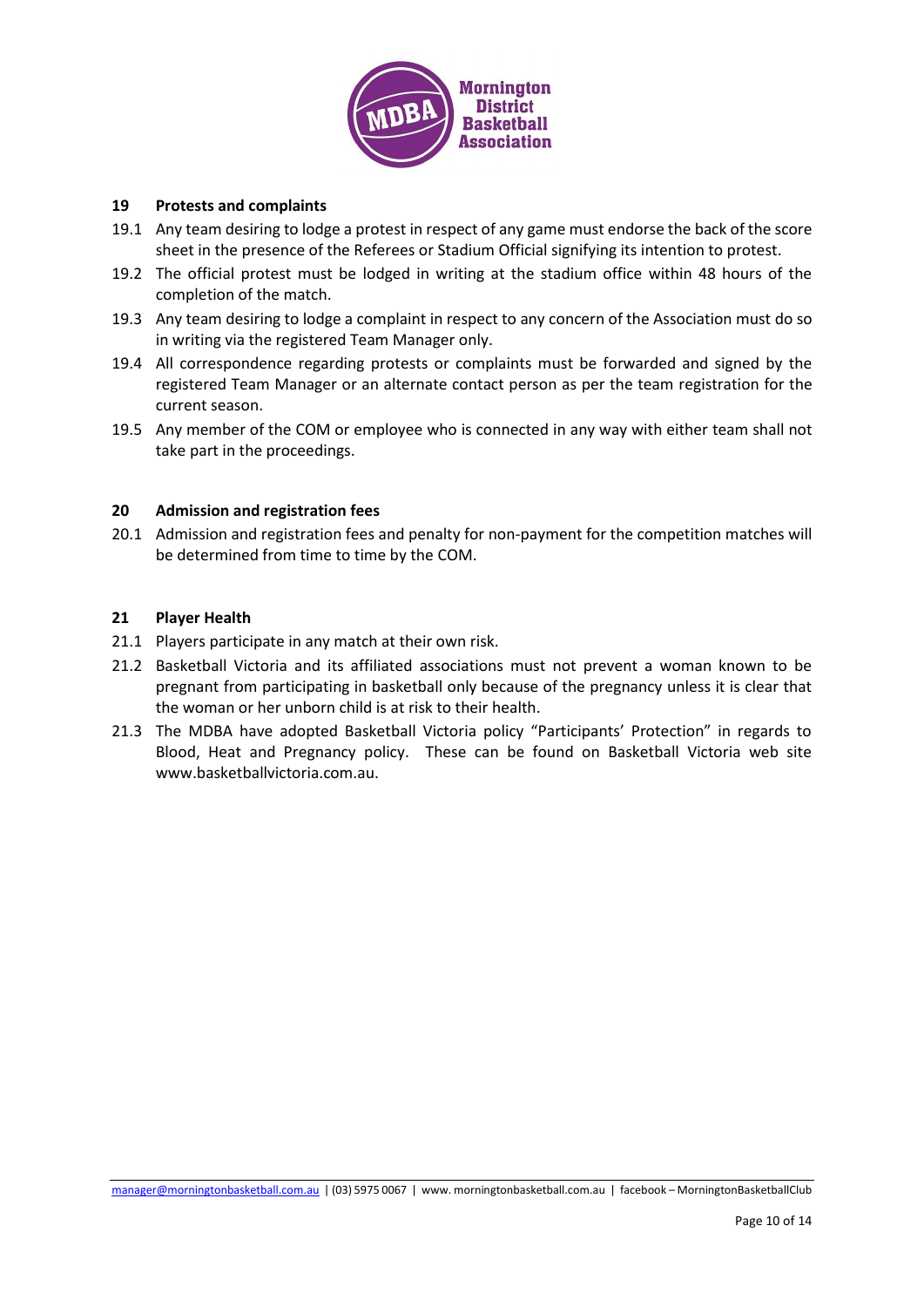

# **22 Equipment Damage**

22.1 Any damage done deliberately to backboards, rings or Mornington District Basketball property or facilities must be paid for by the player/s that has caused the damage.

#### **23 Hanging from Rings**

23.1 Any participant that is caught swinging/hanging from the rings as opposed from dunking will be automatically ejected from the stadium and given a 2-week suspension from attending the stadium. Referees, employees or COM members have the authority to issue a suspension.

#### **24 Cancellation / Rescheduling of Games**

- 24.1 If a game or games are unable to be played as fixture (except forfeits) the MDBA reserves the right to reschedule games as necessary. Where a game/s is/are unable to be rescheduled 2 premiership points will be awarded to each team and the game will be treated as a 0-0 draw
- 24.2 If an entire round of a fixture is cancelled due to circumstances beyond the control of the MDBA, the games will not be rescheduled. No premiership points will be awarded
- 24.3 If a round is cancelled the registered players of the teams rostered to play will be granted a qualifying game for the finals. The bye team players do not receive a qualifying game.
- 24.4 In case of power failure or acts of God (flood/earthquake etc.), the following rules apply-
	- (i) Games that have been completed prior to the failure shall receive game points and premiership points.
	- (ii) Games called off prior to half time shall be called a draw regardless of which team was in the lead.
	- (iii) Games called off after half time, the leading team is declared the winner.
	- (iv) Games not played shall be considered a draw (2 premiership points) and a bye team will be awarded 2 Premiership Points.

#### **25 Fixture Changes**

- 25.1 At times the MDBA may be required to amend fixtures for any competition. Any changes within 24 hours will be notified to all teams involved via either telephone, text message, email or social media. Teams are responsible for regularly checking fixtures for updates particularly throughout the first 6 weeks of a Season.
- 25.2 The MDBA does not accept special requests for fixtures (times, late games etc.).
- 25.3 Any request from teams to alter or change fixture games will not be approved.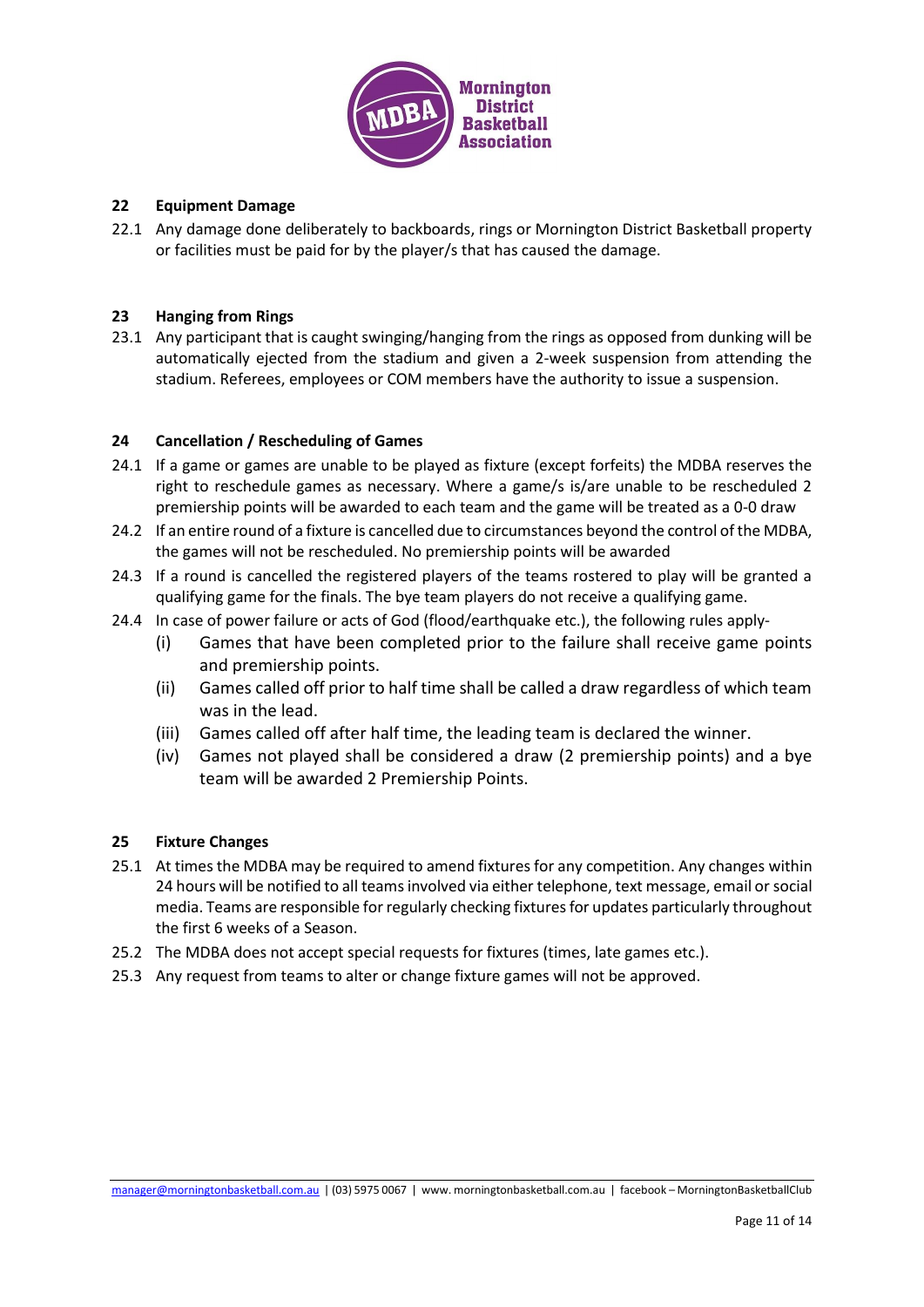

# **25 Public and school holidays**

- 25.1 Games will not be played on public holidays but may be scheduled the day before a public holiday.
- 25.2 Senior competitions will continue through school holidays in the Winter Season.

#### **26 General**

26.1 MDBA Committee reserves the right to adjudicate in the best interest of basketball, on any matters not specifically covered by these by-laws.

#### **27 Competition points**

The following premiership points apply for all competitions.

3 Points for a win 2 Points for a bye 2 Points for a draw 1 Points for a loss 0 Points for a forfeit given 3 Points for receiving a forfeit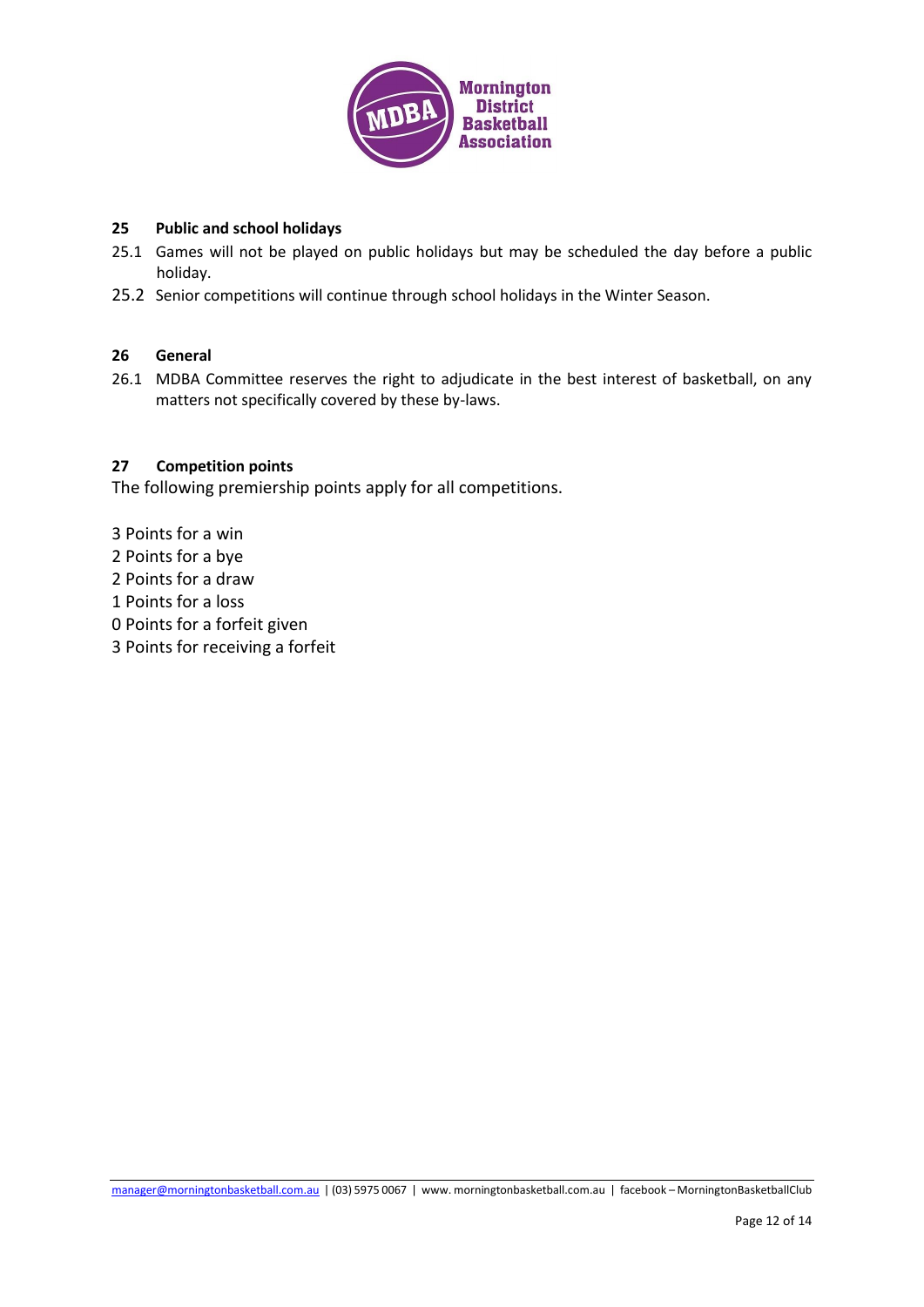

# **Appendix A – Sin Bin**

- 1. A Sin Bin is implemented in the domestic competition at MDBA for all competitions from Under 18's boys and girls up. This rule is supported by Basketball Victoria. A player will have sinbin applied for flagrant unsportsmanlike conduct which includes but is not limited to:
	- Technical fouls that involve arguing decisions, abusive language, threatening gestures;
	- Unsportsmanlike like fouls of a 'hard foul' nature that are careless and or likely to cause injury.
- 2. The sin bin does not apply to all technical fouls (e.g. delay of game) nor does it apply to all unsportsmanlike fouls (e.g. break away USF)
	- 2.1 The technical/unsportsmanlike foul will be called and administered in the usual way. The difference is that the player will leave the court and may not return to the game for five minutes of playing time.
	- 2.2 The player may be substituted if a substitute is available.
	- 2.3 The referee will note the time on the playing clock that the player leaves the court and instruct the scorer to write down the earliest time that the player may return to the court through a normal substitution. Examples:
		- Player who leaves court with time on clock 12:35 may return at the nearest available substitution opportunity after the clock ticks through 7:35.
		- Player who is sent to the sin bin at 3:20 in the first half may return after the clock ticks past 18:20 in the second half.
		- Any player who is Sin Binned with 5 minutes to go in the second half may not return to the game.

# **Appendix B - No Zone Defence**

- 1. All junior teams under 14 and down are expected to play one to one defence for the entire game. Refer Appendix B
- 2. The purpose of this rule is to improve the defensive skills of all MDBA participants. The focus should be education, not application of sanctions.
- 3. It is possible that junior referees will lack the confidence and skills to correctly assess whether zone is being played. At no time should a coach or parent complain to a referee about the opposition playing a zone defence.
- 4. It is possible the regular coach is absent and the stand in coach does not have the skills or knowledge to instruct the players in one on one defence. In this situation, the shift supervisor (or referee or even opposition coach) may provide instructional support for the stand in coach.
- 5. Where a referee observes and assesses a team is playing a zone defence they should raise the issue with the offending team's coach charge a timeout to the offending team so that the coach may adjust his team's defence. If the team has no remaining time outs, the referee may choose to call a referee time out to manage the situation.
- 6. Request the scorer note the zone defence breach on the rear of the score sheet
- 7. Where a coach believes the opposition is playing a zone defence, they should:-
- 8. Request the team manager seek the shift supervisor to come to the court and observe the game.

[manager@morningtonbasketball.com.au](mailto:manager@morningtonbasketball.com.au) | (03) 5975 0067 | www. morningtonbasketball.com.au | facebook – MorningtonBasketballClub